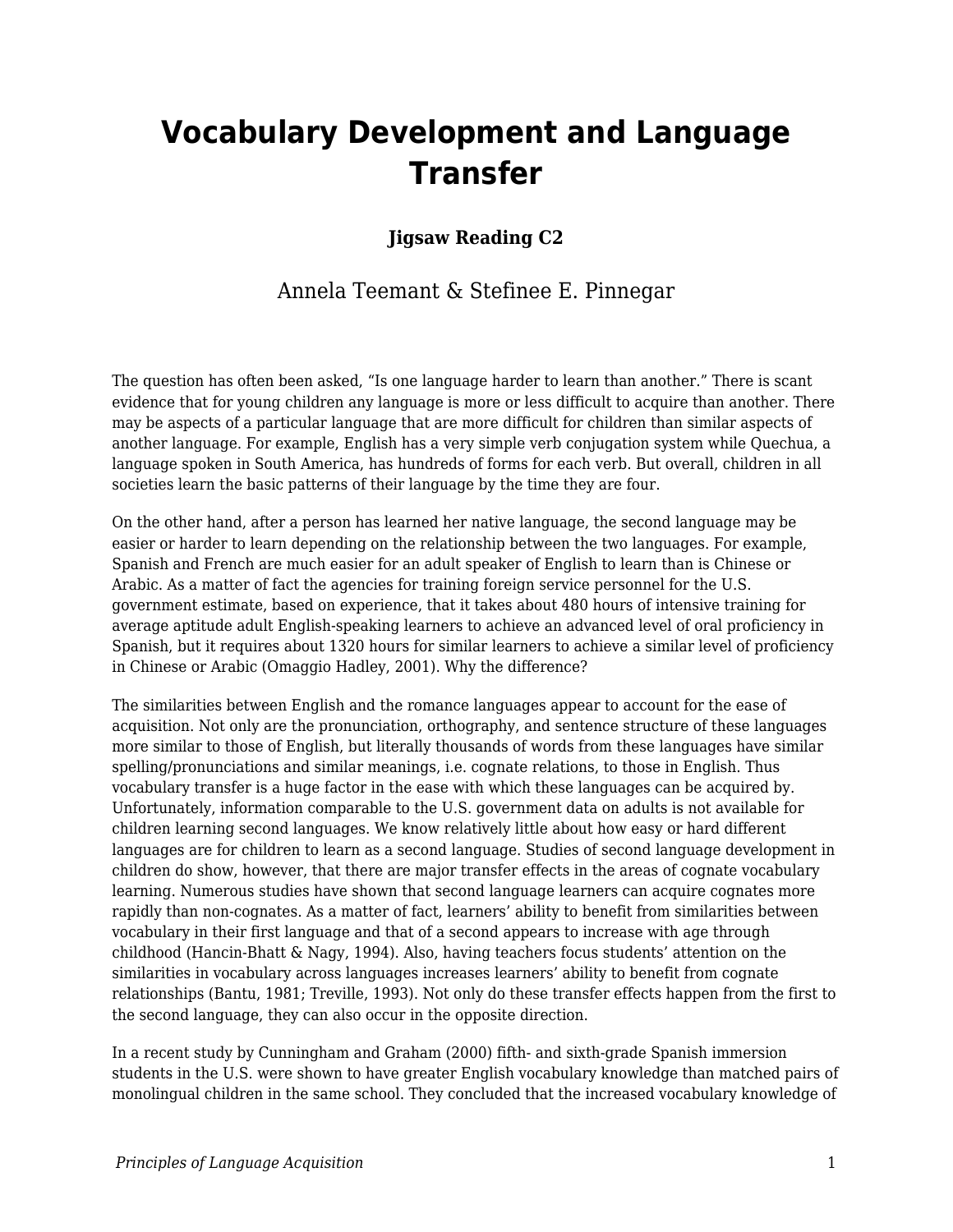the bilingual children was attributable largely to the additional cognate vocabulary that they had learned because of their acquisition of Spanish.

But the effects of native language vocabulary development on second language learning go beyond helping children to learn cognates. Greater general vocabulary knowledge in the native language has been shown to lead to greater vocabulary knowledge in the second. Arnaud (1982) conducted a series of tests with French learners of EFL (English as a Foreign Language) in which he correlated the development of English vocabulary with general vocabulary size in their native language. The fact that those with larger general vocabularies in French developed greater vocabulary knowledge in English led him to conclude that the underlying structure of vocabularies in the two languages is linked. This research supports the idea proposed by Vygotsky (1934/1962) and expanded on by Cummins (1979, 1981), that the same cognitive system underlies all of the languages an individual speaks and that when concepts and vocabulary are developed in one language, they contribute to the development of those same concepts and vocabulary in the other.

We know that the breadth of children's vocabulary knowledge differs much more widely across individuals by the time they enter school than does their knowledge of other linguistic subsystems. Some children know only two to three thousand word families while others may know as many as eight to ten thousand. We also expect that the depth of vocabulary knowledge from the native language will transfer from it to the second language. By depth of vocabulary knowledge, we include quantity and quality of associations of words within the semantic network. For example, as children develop vocabulary in their first language, they not only develop the ability to recognize more and more words, but they develop new meanings and new associations for words which they already know. These associations are the basis for much of the cognitive functions that adults are able to perform.

We know that unless this depth of vocabulary knowledge is transferred to and nurtured in the second language, learners immersed in a second language environment get farther and farther behind in their vocabulary development in comparison to native speakers. Verhallen and Schoonen (1998) completed a study of forty 9- and 11-year-old children born in the Netherlands of Turkish immigrants. These children had been "submerged" in Dutch schools with no opportunity to continue their development of Turkish. The study examined the depth of their vocabulary knowledge in both Dutch and Turkish and showed that their development in Dutch had surpassed their development in Turkish but their skills in the second language were still far behind those reported in other studies for native Dutch speakers in the Netherlands. The authors concluded that the normal path of first language vocabulary development for these learners had been interrupted at a time when they were making an important transition in the organization of their vocabulary knowledge and that this created a break in the developmental process which, if not compensated for by careful intervention on the part of teachers, could lead to long-term failure.

In summary, there are two aspects of transfer from the first language that affect development in the second language. One is the direct transfer of language-specific features such as vocabulary, grammar patterns, and so forth. The other is the transfer of general cognitive skills including breadth and depth of vocabulary knowledge and the use of associated procedural knowledge such as literacy skills. We also know that the depth and breadth of a learner's vocabulary knowledge have a more profound effect on that learner's achievement in education than does the ability to use perfectly native-like syntax, morphology, or phonology.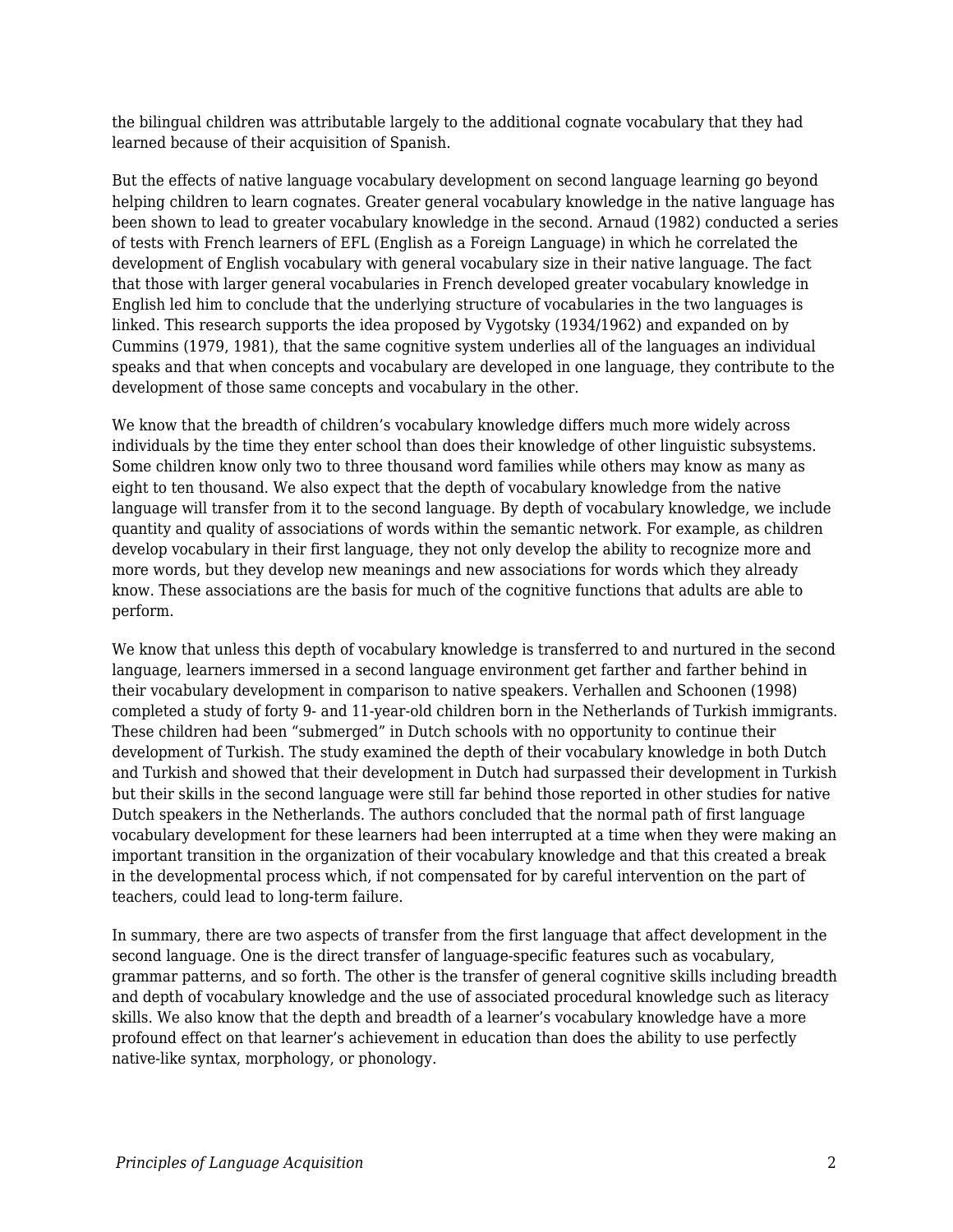#### **References**

Arnaud, P. J. L. (1982). A study of some variables linked to the English vocabulary proficiency of French students. Journal of Applied Language Study, 1 (1), 87–92.

Bantu, F. (1981). Teaching German vocabulary: The use of English cognates and common loan words. Modern Language Journal, 65 (2), 129–136.

Cummins, J. (1979). Cognitive/Academic language proficiency, language interdependence, the optimum age question and some other matters. Working Papers on Bilingualism, 19, 121–129.

Cummins, J. (1981). The role of primary language development in promoting educational success for language minority students (pp. 3–49). In California State Department of Education (Ed.), Schooling and language minority students: A theoretical framework. Los Angeles: Evaluation, Dissemination, and Assessment Center, California State University.

Cunningham, T. H., & Graham, C. R. (2000). Increasing native English vocabulary recognition through Spanish immersion: Cognate transfer from foreign to first language. Journal of Educational Psychology, 92 (1), 37–49.

Hancin-Bhatt, B., & Nagy, W. (1994). Lexical transfer and second language morphological development. Applied Psycholinguistics, 15 (3), 289–310.

Omaggio Hadley, A. (2001). Teaching language in context (3rd ed.). So. Melbourne, Victoria, Australia: Heinle & Heinle/Thomson Learn- ing.

Treville, M. (1993). Role des congeneres interlinguaux dans le devel- oppement du vocabulaire receptif: Application au francais langue seconde [The role of interlingual cognates in the development of receptive vocabulary: Application to French as a second language]. (ERIC Document Reproduction Service No. ED 360 864).

Verhallen, M., & Schoonen, R. (1998). Lexical knowledge in L1 and L2 third and fifth graders. Applied Linguistics, 19 (4), 452–70.

Vygotsky, L. S. (1934/1962). Thought and language. Cambridge, MA: Harvard University Press.

#### **Adapted with permission from:**

Teemant, A. & Pinnegar, S. (2007). *Understanding Langauge Acquisition Instructional Guide.* Brigham Young University-Public School Partnership.